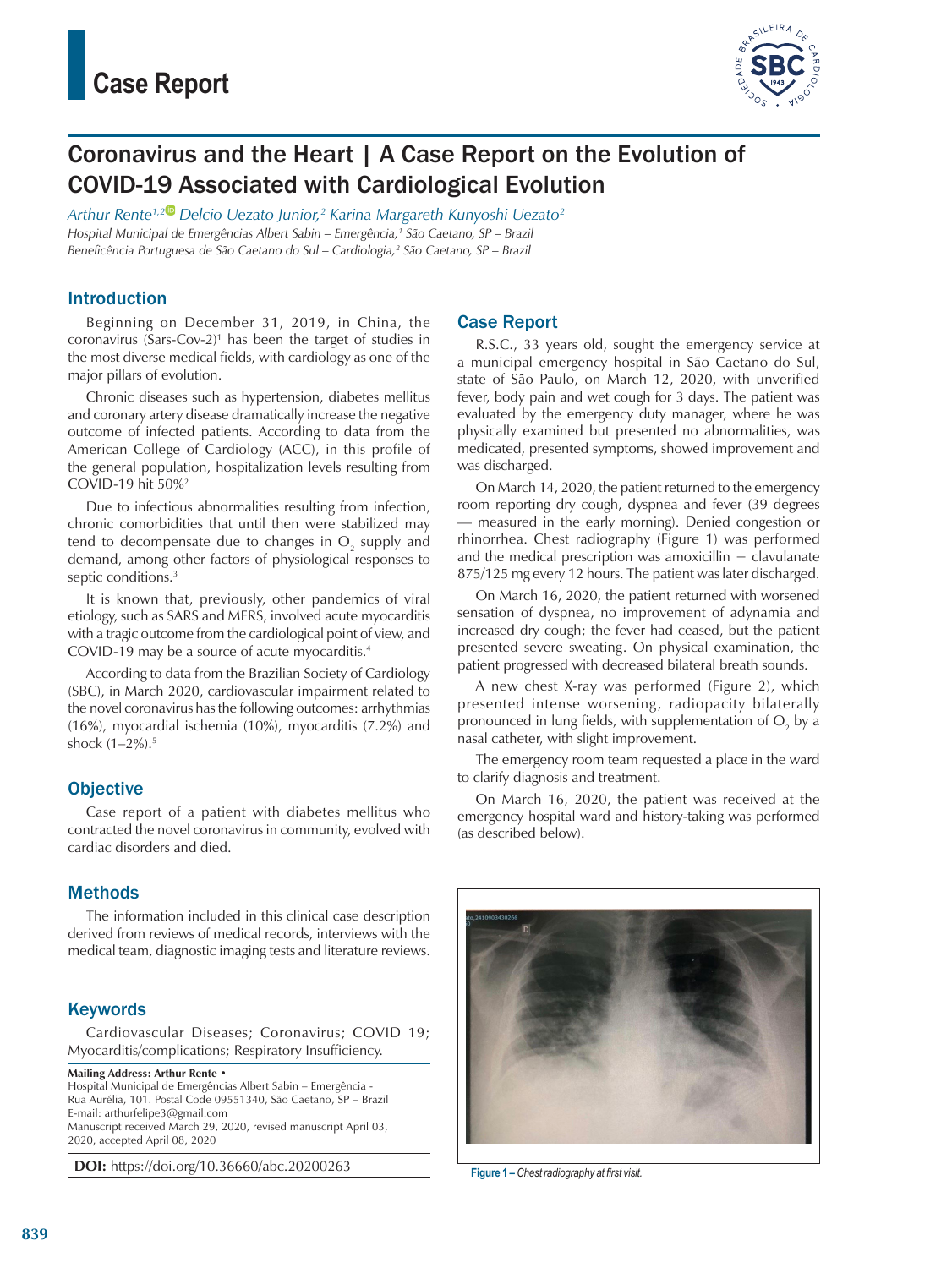

**Figure 2 –***Chest radiography referring to the second appointment.*

Patient admitted to the ward with wet cough, fever for 4 days, taking amoxicillin  $+$  clavulanate for 2 days without improvement; no travel abroad or contact with anyone with symptoms of COVID-19.

Diabetes with personal history, but not regular treatment.

Admission to the ward. Glasgow 15, eupneic in  $O<sub>2</sub>$ catheter, acyanotic. Two-stroke regular heart rhythm; heart rate: 90 bpm; blood pressure: 120 x 70 mmHg. Globally decreased vesicular murmur with sparse diffuse snores. Chest radiography, radiopacity bilaterally pronounced in the lung fields.

Laboratory tests on March 16, 2020: Hb: 15,5; leukocytes: 16,150 mil; band cells: 323; Vhs: 23; Na: 135; K: 4.3; urea: 2; creatinine: 0,6; CRP: 23,6; blood glucose: 344.

Diagnostic hypothesis of pneumonia and decompensated diabetes was suggested.

Request for chest tomography, respiratory isolation, COVID-19 investigation (swab and CRP).

Piperacillin + tazobactan 4.5 mg every 6 hours was initiated, dextro-transposition.

On March 17, 2020, the patient evolved with general malaise, fever (38.3 °C), refractory to medication; 85% desaturation in O $_{\tiny 2}$  3L/min; tachycardia, 104 bpm; tachypneic; 84 ipm; blood pressure: 120x70 mmHg.

Tachycardiac heart rhythm with muffled heart sounds, chest pain, jugular venous distension with signs of diastolic dysfunction.

Vesicular murmur with crackles all across the right hemithorax.

On March 17, 2020, electrocardiography presented no signs of ischemia.

Laboratory tests on March 17, 2020: Hb: 14,2; hT: 41%; leukocytosis: 15.030; platelets: 143 mil; CRP: 25; urea: 36; creatinine: 0.60; Na: 135; K: 4.2.

Hypothesis of pulmonary focus sepsis; viral etiology. The patient opted for a definitive airway with orotracheal intubation.

Blood pressure: 154x91 mmHg; HR: 48; bpm sat  $O_2$ : 82%; FiO $_2^{\cdot}$ : 100%; Peep: 12 bpm; controlled blood pressure:

Due to hemodynamic instability, the patient was kept in the emergency room waiting for a place in the intensive care unit (ICU). Computed tomography (CT) of the chest (Figures 3 to 6) revealed selective intubation of the right mainstem bronchus; extensive ground-glass opacity in both lungs, affecting all lobes predominantly in the lower lobes, which present consolidations with air bronchograms, suggesting inflammation/infection. Viral etiology cannot be ruled out. Presence of myocardial edema secondary to an inflammatory process associated with myocardial wall thickening with a slight increase in the cardiac area.

New successful orotracheal intubation, antibiotic therapy and measures for acute respiratory failure maintained.

On March 18, 2020, the patient developed general malaise — tachycardia, sedated, tachydyspneic (Ramsey 6), on mechanical ventilation.

Tachycardiac cardiac rhythm, with hypophonesis of b1 and b3 in outline, presence of jugular venous distension, edema on lower limbs 1/4+.

Vesicular murmur with diffuse snores.

Observation for acute myocarditis  $+$  pulmonary focus sepsis was initiated.

Antibiotic therapy associated with hemodynamic monitoring was maintained if necessary; initiation of vasoactive drug.

ICU spot was provided at Hospital das Clínicas (HC) de São Paulo, but the patient died on admission due to respiratory failure — COVID-19.

Relevant findings:

On March 17, 2020, additional tests presented the following findings:

- Quantitative troponin: 0.49 ng/dl
- D-dimer: 0.1 mg/L
- Venous lactate: 2.0 mmol/L
- Rapid HIV test: negative

Oropharyngeal swab (rapid test for COVID-19) was performed on March 17, 2020 and tested negative; however, it is clear that the specificity of nasal swab is around 63%, so it is used in the first screening.

The gold standard test for detecting COVID-19 consists of collecting in vivo or post-mortem CRP samples (2019-nCoV CRP), which tested positive (collected on March 19, 2020 post-mortem). The tests performed in the state of São Paulo — sourced from the Brazilian public health system (SUS) were analyzed by Instituto Adolfo Lutz Central, completing diagnosis of infection with the novel coronavirus.

#### **Discussion**

In view of the current pandemic and a disease still under investigation, we cannot rule out infection among young people and children, especially those with chronic conditions. Reports of clinical experience demonstrate that many patients aged 20 to 40 are being infected by the novel coronavirus, developing multiple comorbidities associated with the infection.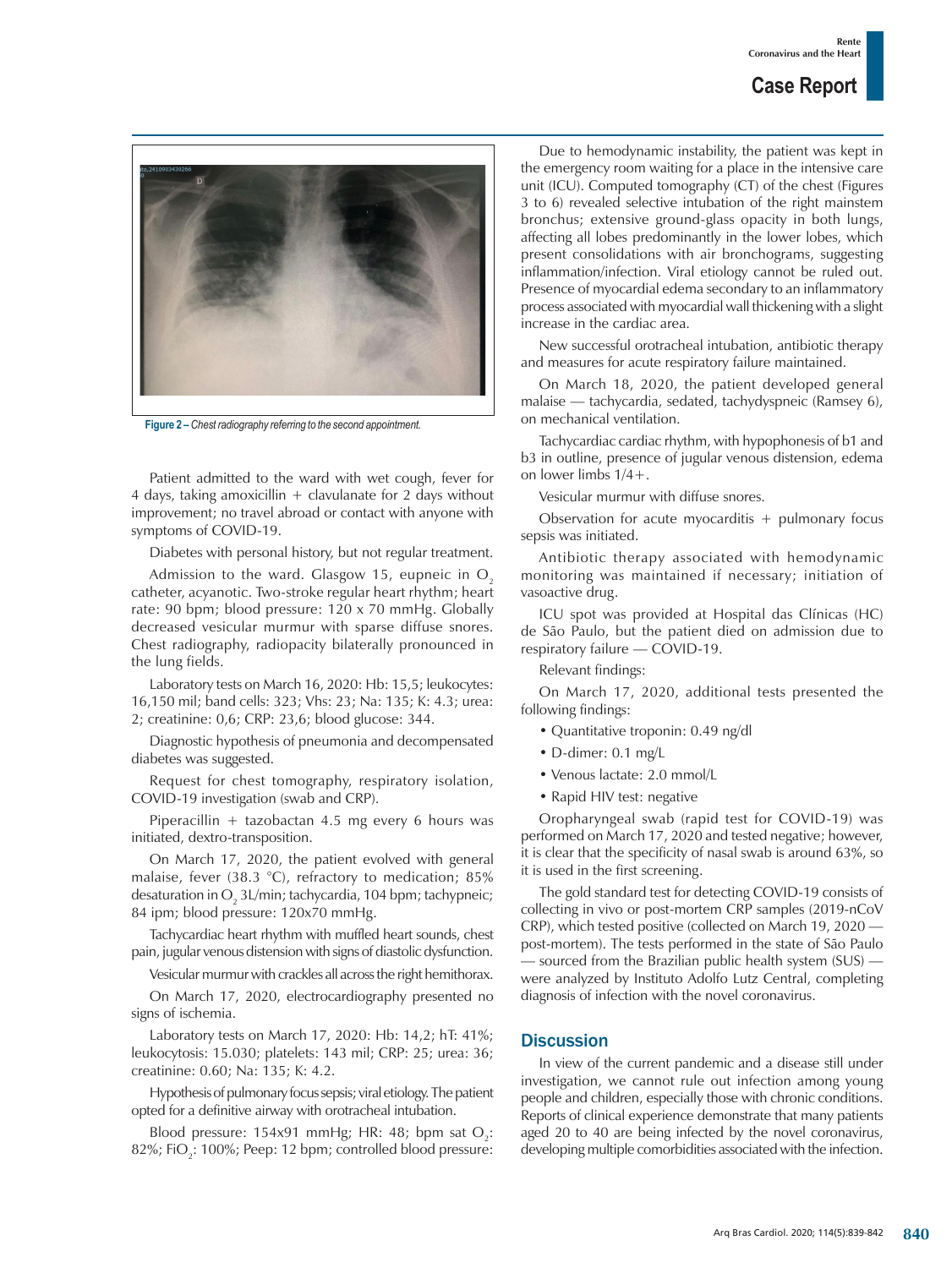## **Case Report**



**Figures 3 to 6 –** *Chest tomography in pulmonary window with standard ground-glass involvement.*

Cardiac involvement, which leads to acute heart failure, has been identified as one of the major sources of secondary complications, with reserved outcome, without specific therapy, except for the classic follow-up of acute heart failure as recommended in our guidelines, in addition to control of the focus of infection.

### **Conclusion**

The cardiovascular outcome is a real possibility in the clinical experience of the novel coronavirus pandemic, requiring monitoring and follow-up of acute heart failure.<sup>6</sup>

Clinical signs should always guide us to consider these possibilities, in addition to keeping an eye for myocarditis.

Complementary tests such as CT and chest radiography are useful for investigation, and echocardiography can facilitate management. It is worth noting that it is not often available in emergency care units in order to have its operator-dependent results.

Due to the severity of the patients' conditions (mostly under mechanical ventilation), cardiac resonance imaging is not of great value as it cannot be performed.<sup>6</sup>

We corroborate the need for history-taking and thorough clinical/cardiological evaluation of such patient profile in order to minimize unfavorable outcomes.

### Author contributions

Conception and design of the research, Acquisition of data and Critical revision of the manuscript for intellectual content: Rente A, Uezato Junior D, Uezato KMK; Analysis and interpretation of the data: Uezato Junior D, Uezato KMK; Writing of the manuscript: Rente A.

### **Potential Conflict of Interest**

No potential conflict of interest relevant to this article was reported.

### **Sources of Funding**

There were no external funding sources for this study.

### **Study Association**

This study is not associated with any thesis or dissertation work.

### **Ethics approval and consent to participate**

This article does not contain any studies with human participants or animals performed by any of the authors.